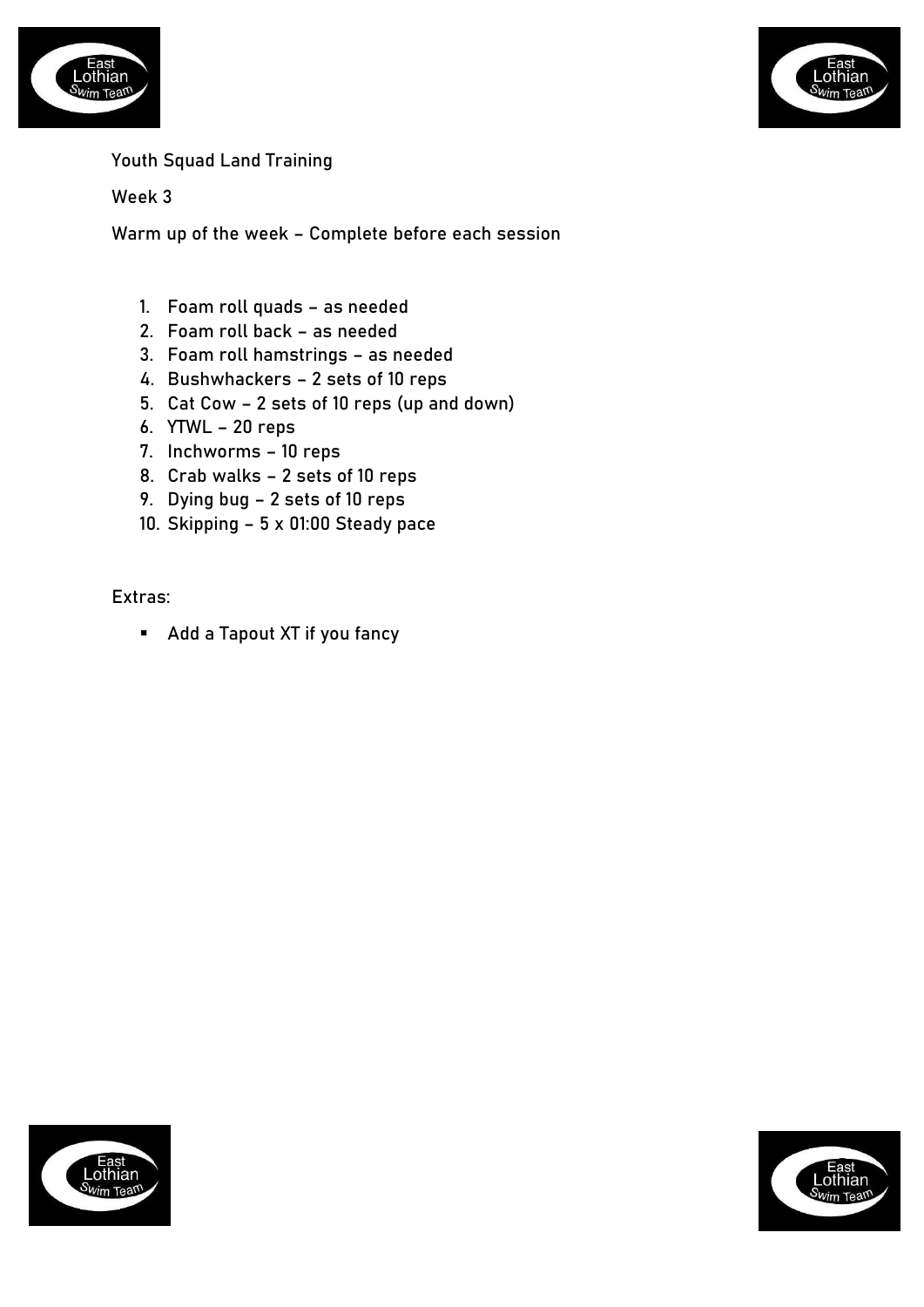

Week 3

othian

Session 1:

4 Exercise circuit – 4 rounds

- Plank to push ups 00:30
- Side plank 00:30
- Side plank 00:30
- Leg raises 00:30

Superset – 10 rounds

- Skipping 00:40
- Walkouts with press up 00:20

3 Exercise circuit – 4 rounds

- Burpee with star jump 10 reps
- Squat 10 reps
- Press up 8 reps
- Crunch 10 reps

Walk – 60:00 minutes Isometric streamline hold – 10 minutes



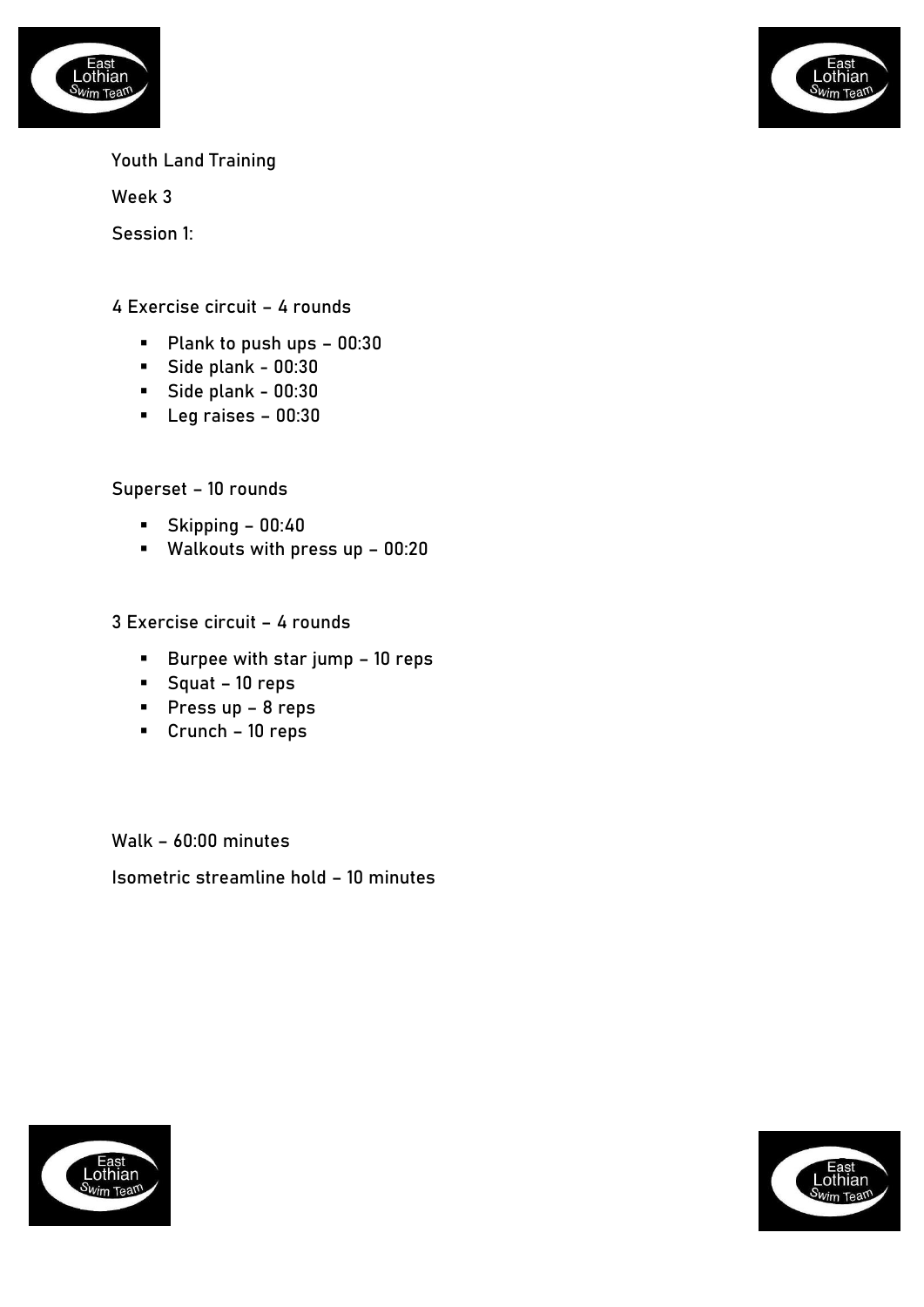



Week 3

Session 2:

3 exercise circuit – 3 rounds

- Streamline Reverse lunges
- Streamline Squats
- Swimmer sit-ups

Superset – 3 rounds

- Plank 01:00
- Bushwhackers (on the floor) 01:00

4 exercise circuit – 4 rounds

- Plank (press up position) shoulder touches 20 reps
- Press ups 10 reps
- Plank up downs 20 reps (up and down = 1 rep)
- Incline press ups 10 reps

40 minutes – 03:00 run 02:00 minute walk

Isometric streamline hold – 10 minutes



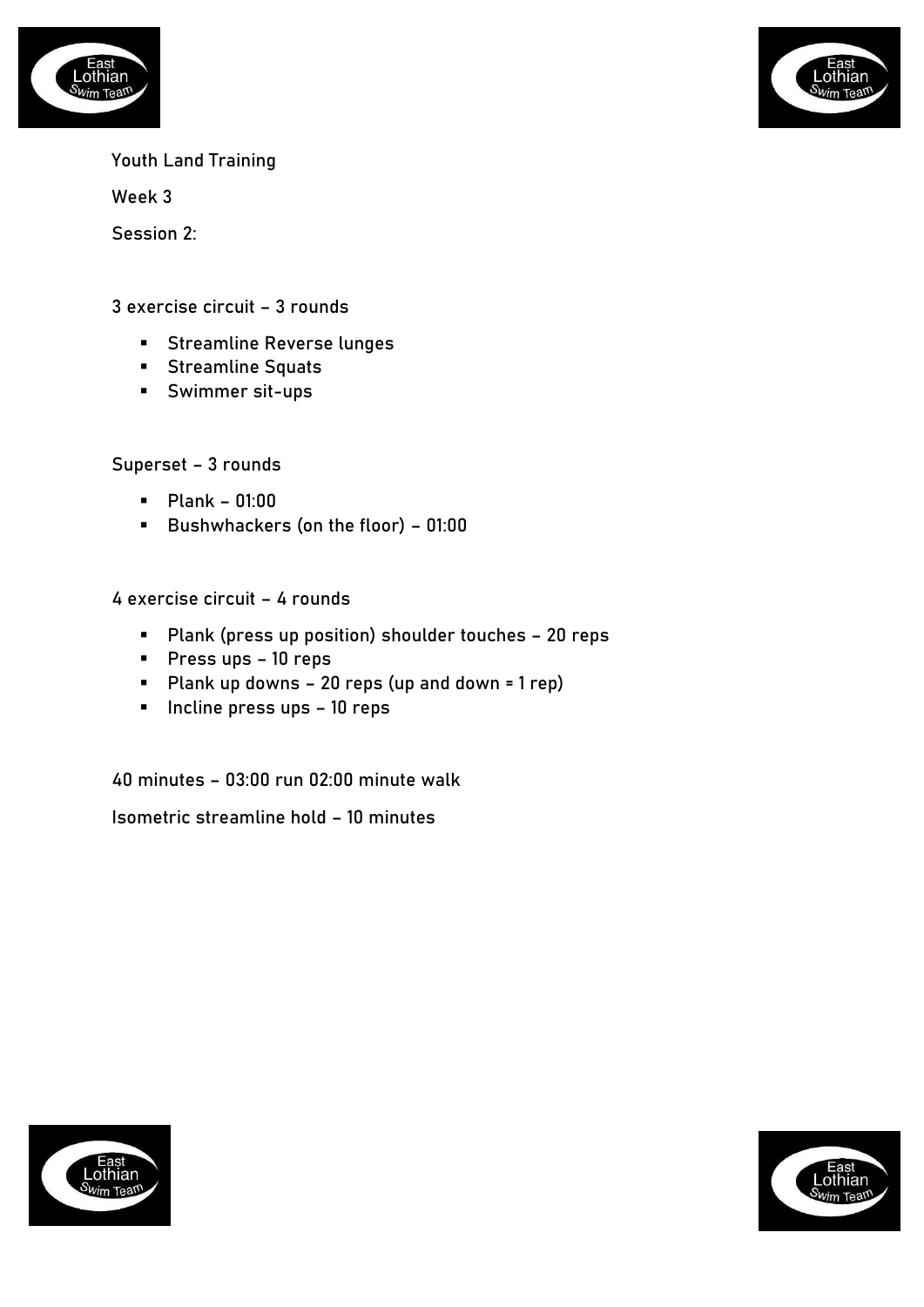



Week 3

Session 3:

3 exercise circuit – 4 rounds

- Air squats 10 reps
- Decline push ups 10 reps
- Burpees 12 reps

3 exercise circuit – 4 rounds

- Dynamic lunges 10 reps (each leg)
- Jump squats 10 reps
- Lunge jumps 10 reps (each side)

3 exercise circuit – 4 rounds

- Press ups 10 reps
- Squat thrusts 20 reps (total)
- Streamline reverse lunge 8 reps (each leg)

Superset – 4 rounds -

- Streamline step ups 10 reps (each leg)
- Squat jumps 10 reps

Plank – 03:00

Plank reaches – 00:30

Plank up downs – 00:30

Cycle – 60:00

Isometric streamline hold – 10 minutes



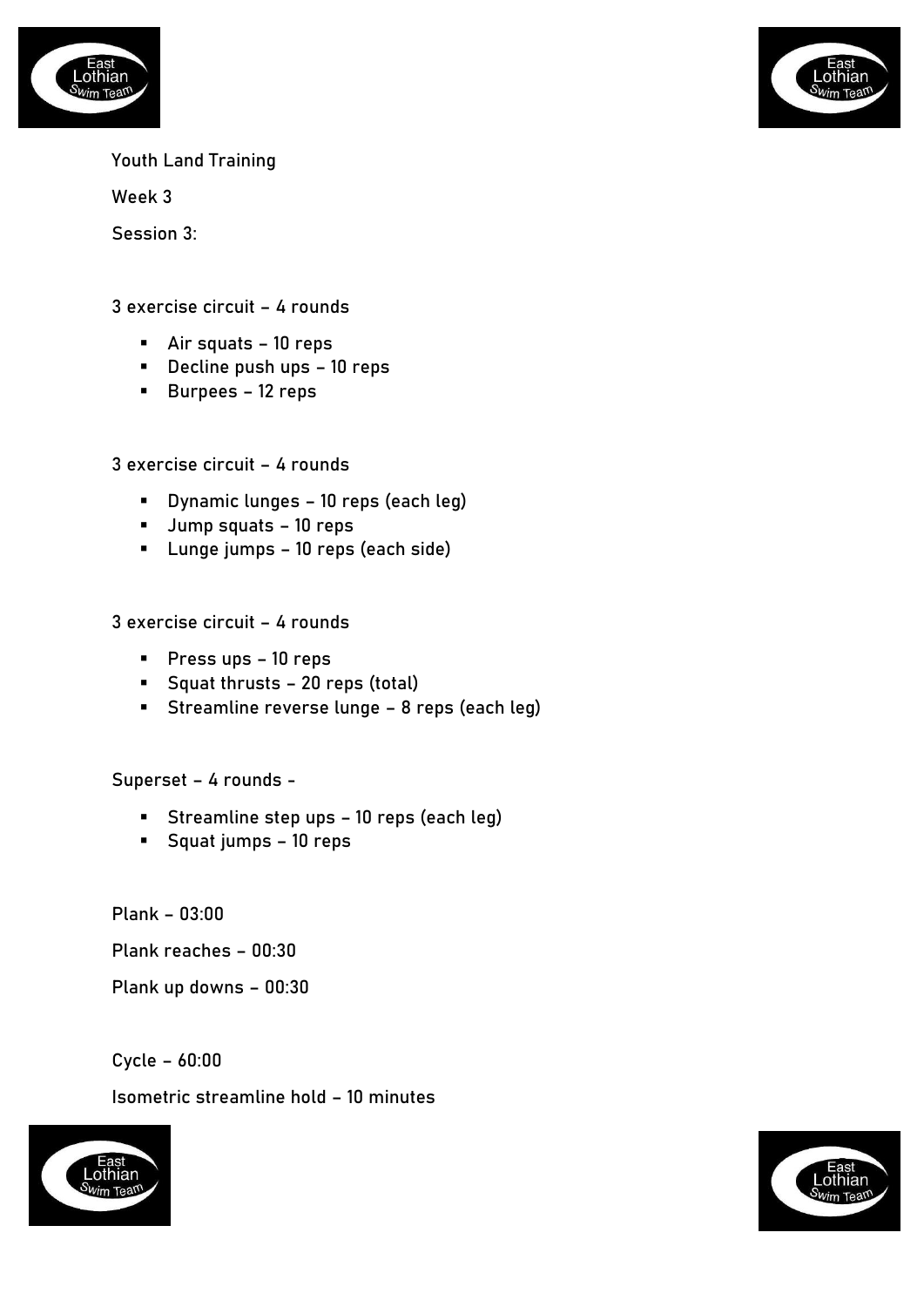



Week 3

Session 4:

3 exercise circuit – 4 rounds

- Burpee star jump 15 reps
- High knees 00:30
- Streamline squats 10 reps

Superset – 5 rounds

- Donkey kicks 10 reps (each leg)
- Single leg glute bridge 10 reps (each leg)

3 exercise circuit – 4 rounds

- Superman hold 00:45
- Side Plank dips 00:30 (each side 01:00 total)
- Side Plank hold 00:15 (each side)

Superset – 15 rounds

▪ 01:00 minute skipping into 15 Burpee with twist – continuous, no rest

Walk – 60:00 minutes

Isometric streamline hold – 10 minutes